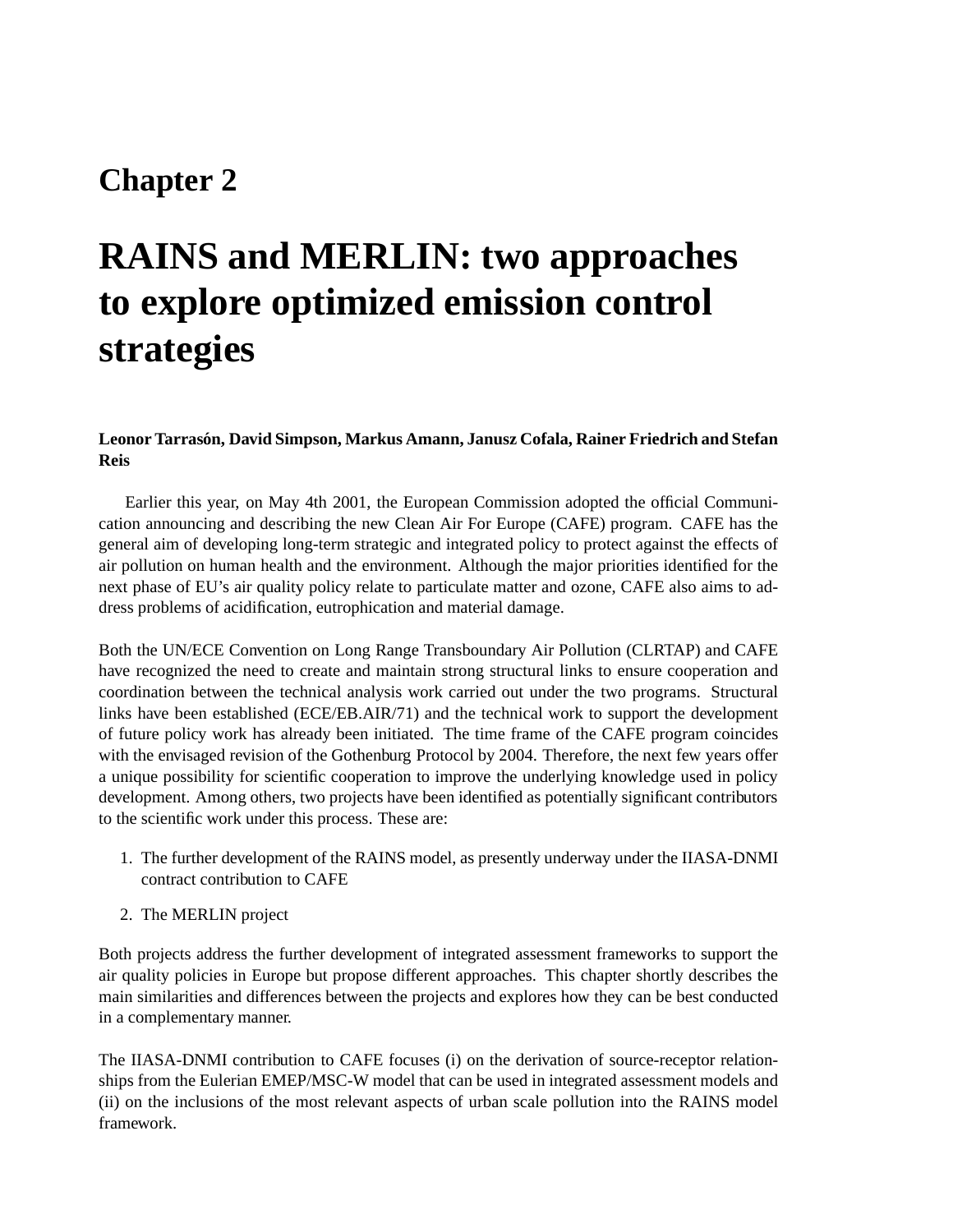The MERLIN project aims at an integrated assessment framework, which will include the assessment of costs and benefits as well as the macro-economic impacts of emission controls. Thereby MERLIN will also investigate the advantages of introducing a cost-benefit approach into integrated assessment.

The participants of both projects are aware of the need to coordinate their efforts and to avoid duplication of work. The fact that the EMEP/MSC-W modeling team is involved in both projects facilitates the exchange of information and coordination between the projects and their links to the CLRTAP work. It is shown here how both projects can benefit from each other and how their added contributions can best support the strategy discussion on the development European air quality policies.

#### **2.1 Two different integrated assessment approaches**

Integrated assessment aims to support the development of emission control strategies to reduce the impact of air pollution. Integrated assessment studies include emission models, atmospheric transport models, effects indicators and assess the involved costs. Integrated assessment models combine this information in a common framework and include an optimization feature to find optimal solutions for given environmental problems. There are various concepts to drive an optimization in an integrated assessment framework, for instance:

| a cost-effectiveness concept | will provide an analysis on how to reach a defined      |  |  |  |  |
|------------------------------|---------------------------------------------------------|--|--|--|--|
|                              | environmental policy target at minimum costs.           |  |  |  |  |
| a cost-benefit approach      | will balance the costs of reducing emissions with       |  |  |  |  |
|                              | the monetary benefits of reduced air pollution impacts. |  |  |  |  |
| <b>Uncertainty concepts</b>  | will search for emission reduction measures which       |  |  |  |  |
|                              | provide the minimum uncertainty while attaining         |  |  |  |  |
|                              | the environmental targets.                              |  |  |  |  |

The choice of the most appropriate optimization principle is political. The 2nd Sulphur Protocol, the EU National Emission Ceilings Directive and the Gothenburg Protocol used the effect-based cost-effectiveness approach, which aimed for the least-cost measures for attaining politically decided environmental targets. Although there is much room for improvement in the cost-effectiveness approach, the revision of the present air quality policies in Europe could also consider alternative concepts. It is probably too difficult at present to introduce an uncertainty based approach because the determination of uncertainties in integrated assessment is still preliminary. However, the scientific development on cost-benefit approach allows a discussion on the possibility of using this type of optimization. A cost-benefit approach as envisaged in the MERLIN project would balance abatement costs against monetary environmental benefits and would thereby replace the policy choice of the desired environmental ambition level with a model-determined optimal balance between costs and monetary benefits.

Table 2.1 lists the main similarities and differences between the RAINS extensions under the IIASA-DNMI contract and the MERLIN project. The scope of the projects is very similar, both dealing with the analysis of measures affecting different air pollutants and different effects. We have identified three significant differences between the projects.

**One substantial difference** is the fact that the MERLIN project aims at including macro-economic effects and cost-benefit assessment in the optimization. The RAINS concept does not plan to internalize economic benefit assessment in the optimization, but instead acknowledges the role of negotiators in deciding the politically most appropriate environmental ambition level. This means that MERLIN will include an economic evaluation of the benefit of reducing the environmental impact of the air pollutants in the search for optimal emission controls. In this respect, the comparison of the results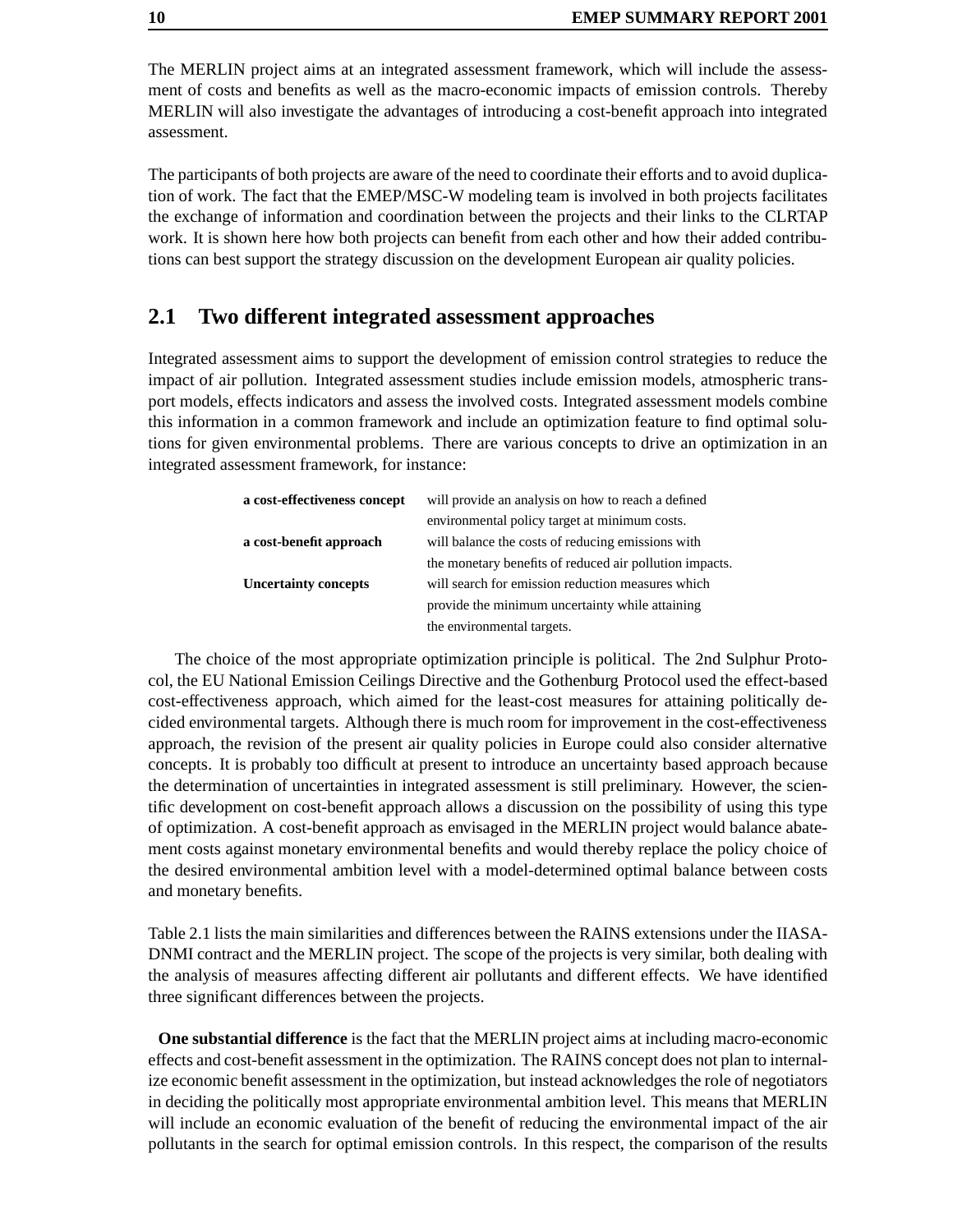| <b>IIASA-DNMI</b> and MERLIN |  |  |  |  |
|------------------------------|--|--|--|--|
|                              |  |  |  |  |
|                              |  |  |  |  |

| <b>MERLIN</b> project      | <b>DG</b> Research<br>2001-2003    | University of Stuttgart (IER, coordinator)<br>Institute for Ecology in Industrial Areas<br>Norwegian Meteorological Institute<br>Aristotle University of Thessaloniki<br>University College London<br>Ecofys B.V. | SO2, NOx, NH3, VOC, CO, PM<br>CO2, CH4, N2O, HM | Health, acidification, eutrophication, crops and forests<br>material damage | <b>EMEP/CORINAIR</b><br>2000-2020       | Regional model: EMEP/MSC-W (extended to HM for MERLIN)<br>Urban model: AUT (OFIS and EZM)           | sector-to-grid<br>OMEGA-2                | YES, individual sectors  | YES, ECOSENSE<br>YES                         |
|----------------------------|------------------------------------|-------------------------------------------------------------------------------------------------------------------------------------------------------------------------------------------------------------------|-------------------------------------------------|-----------------------------------------------------------------------------|-----------------------------------------|-----------------------------------------------------------------------------------------------------|------------------------------------------|--------------------------|----------------------------------------------|
| <b>IIASA-DNMI</b> contract | <b>DG Environment</b><br>2001-2003 | <b>Joint Research Center-Environmental Institute</b><br>nalysis (IIASA, coordinator)<br>Norwegian Meteorological Institute<br>International Institute for Applied<br>System Ar                                    | SO2, NOx, NH3, VOC, CO, PM                      | Health, acidification, eutrophication, crops and forests                    | <b>IIASA-EMEP/CORINAIR</b><br>2000-2020 | Regional model: EMEP/MSC-W<br>model: JRC-EI (TAPOM)<br>Inter-comparison study<br>Urban <sub>1</sub> | country-to-grid<br><b>RAINS</b>          | YES, country cost curves | $\mathsf{S}^{\mathsf{O}}$<br>$\frac{1}{2}$   |
|                            | <b>Funding Body</b><br>Time frame  | Partners                                                                                                                                                                                                          | Pollutants                                      | <b>Effects</b>                                                              | Emissions<br><b>Years</b>               | Atmospheric transport                                                                               | <b>Transfer matrices</b><br>Optimization | Cost effectiveness       | Macro economic effects<br>Benefit assessment |

Table 2.1: Main similarities and differences between the IIASA-DNMI contract and the MERLIN project for integrated assessment modeling in Europe.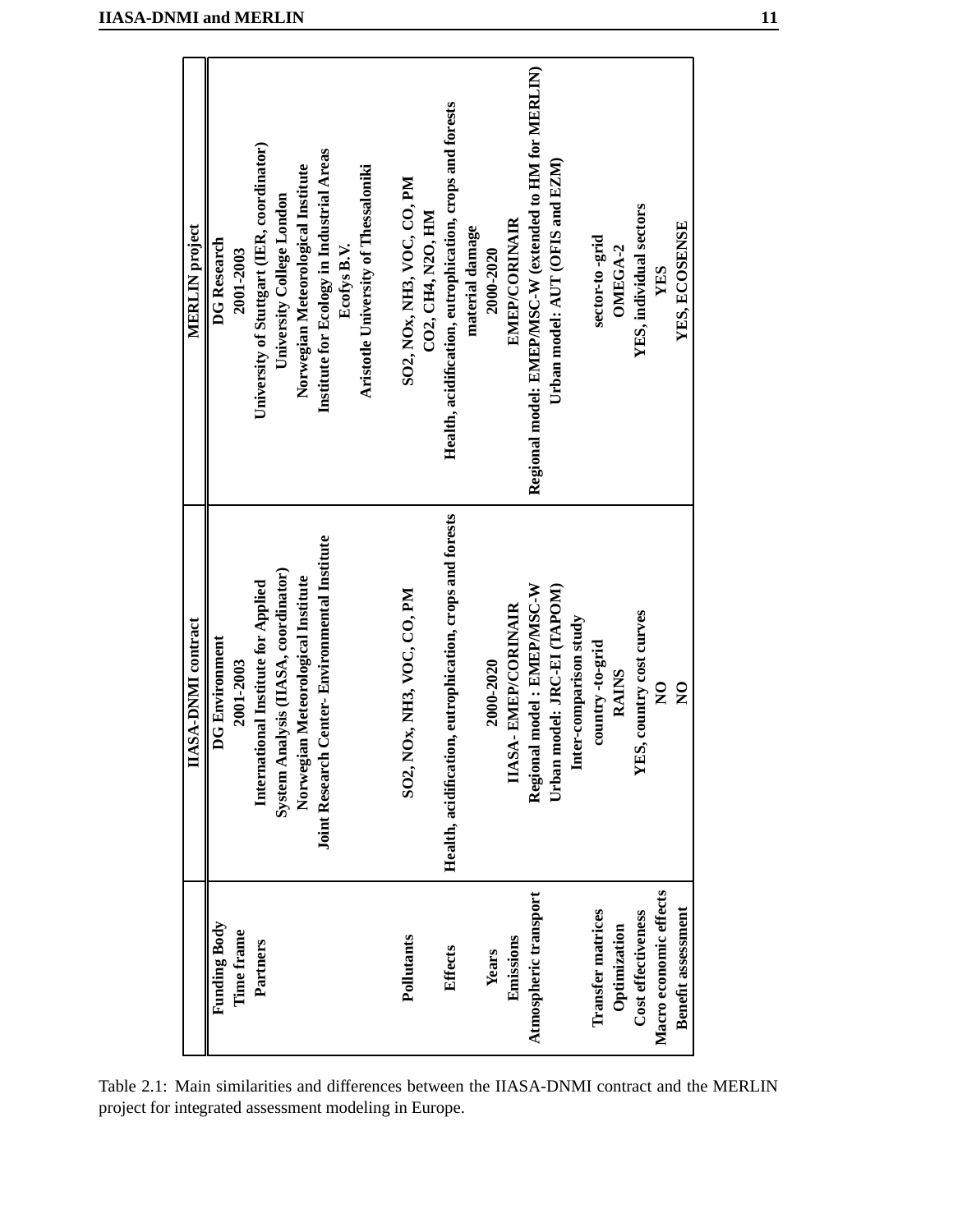from these two projects can broaden the scientific basis for a political discussion about the role of optimization concepts in European air quality policy.

**Another substantial difference** is the approach chosen for determination of cost-effectiveness. Based on country- and technology-specific sectoral analysis, the present setup of the IIASA-RAINS model considers cost-curves and thereby decision variables of the optimization problem on a countryby-country basis. The MERLIN-OMEGA-2 system uses representations of sectoral abatement measures as building blocks to set up efficient reduction strategies. Both approaches are valid and complement each other. The actual improvement for integrated assessment models that will be achieved by the MERLIN project is to have the possibility of choosing between an optimization addressing national measures and an optimization of Europe-wide sectoral measures.

**The third substantial difference** concerns the inclusion of urban air quality in integrated assessment. MERLIN proposes to assess the impacts of regional air quality control strategies in urban areas by coupling two different types of urban models with a regional scale model in an iterative way. The IIASA-DNMI contribution explores instead which information about urban air quality needs to be included into a Europe-wide cost-effectiveness analysis. Through a Europe-wide model inter-comparison organized by the Joint Research Center (JRC) at Ispra, the responses of urban air quality towards changes in regional and urban emissions will be explored and the findings will be introduced into the RAINS integrated assessment framework. It is envisaged that the urban modeling team in MERLIN will participate in the city model inter-comparison coordinated by JRC and benefit from the discussion on urban integrated assessment carried out under the IIASA-DNMI contract.

Other differences, like the inclusion of greenhouse gases and heavy metals in the pollutant analysis or the inclusion of material damage in the analysis of effects, are not substantial in nature, as both modeling systems are in principle prepared to deal with these.

**In summary**, the two projects complement each other in their cost-effectiveness analysis. MER-LIN provides a different approach with cost-benefit assessment and the two projects can benefit from each other in the development of requirements for urban integrated assessment. Their envisaged added contributions, together with the work on emission scenarios and integrated assessment carried out by the European Environment Agency (EEA) and the work by modeling groups and stake-holders at national level, should provide a solid basis for the revision of European air quality strategies.

# **2.2 The IIASA-DNMI contract**

The IIASA-DNMI contract provided bt the European Commission under LOT10 "Preparatory actions in the public health and environmental policy sector" focuses on cost-effective strategies for reducing health impacts caused by fine particulate matter. This includes an analysis of the interactions of particles with other pollutants such as ozone and sulphur dioxide. It also involves the assessment of interactions between regional and urban air pollution. Progress reports and information on this project can be found at *http://www.iiasa.ac.at/˜rains/index.html*.

#### **Cost-effectiveness in RAINS**

The project aims at extending the analytical capabilities of the RAINS model by carrying out a systematic study of non-linearities in the air concentrations of primary and secondary components of Particulate Matter due to changes in primary emissions of particles and precursor gases. Regional air concentration fields are calculated with the EMEP/MSC-W model developed at DNMI.

Different emissions scenarios are used as a basis to derive source-receptor relationships and are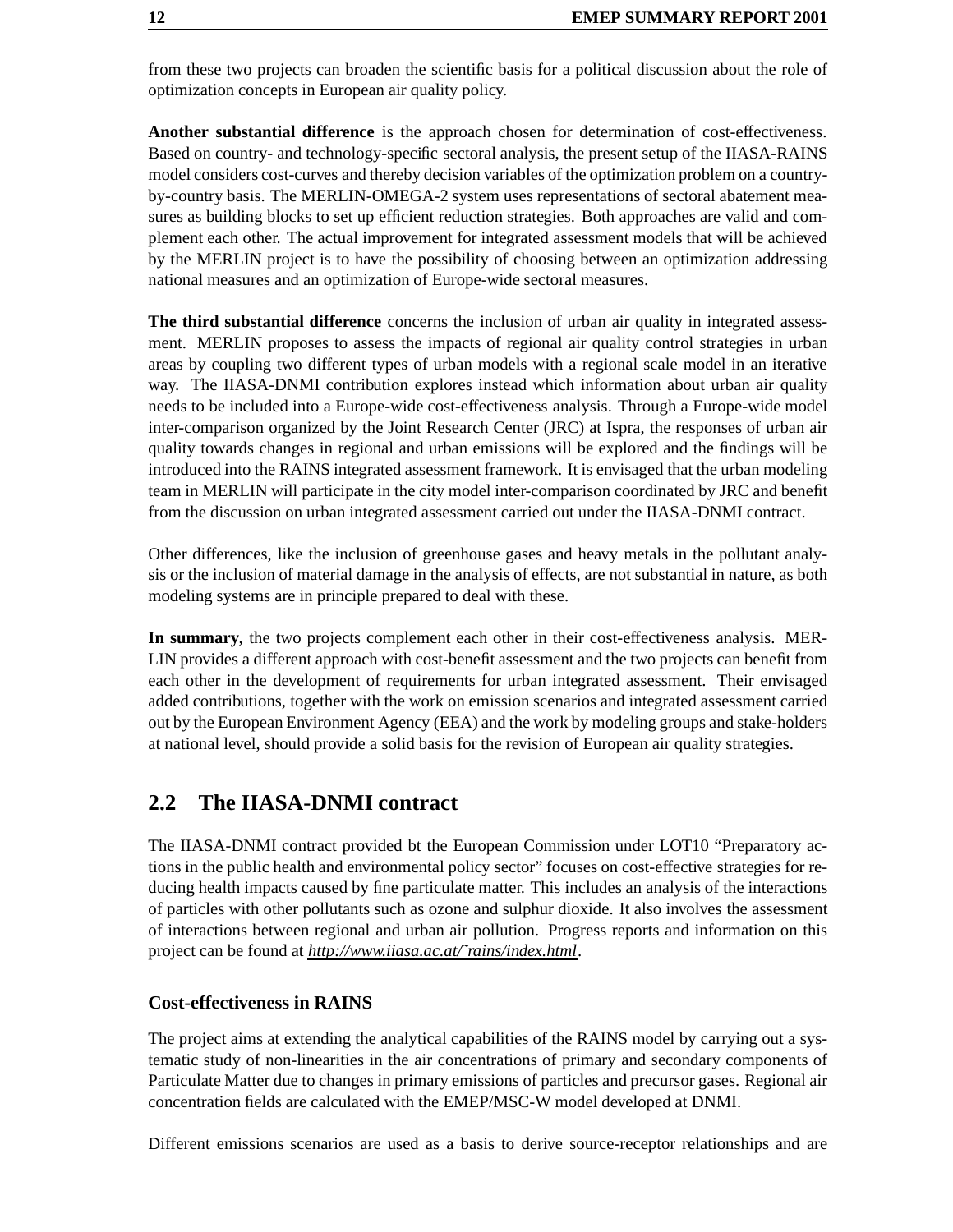calculated on a country-by-country basis for the RAINS model. Non-linear responses in air concentrations due to emission changes are mainly due to the complexity (non-linearity) of atmospheric photo-chemistry and to a lesser degree to the numerical treatment of atmospheric transport and dispersion. The systematic analysis of these non-linear responses serves to identify critical interactions on the impacts and in relation to atmospheric processes and thus contributes to improve the reliability of the transport models used in integrated assessment. The data sample will also IIASA to develop a reduced-form statistical model that is required by the RAINS model for the simulation of atmospheric transport.

### **The inclusion of urban air quality**

In collaboration with the Joint Research Center (JRC) at Ispra, the project proposes an European wide city modeling inter-comparison. The goal is to determine the influence of regional and urban scale emission reductions on urban concentrations of ozone and particulate matter for selected cities in Europe. This requires a systematic analysis of the interactions between chemistry and transport at different scales and an interpretation of the non-linear responses to emission changes.

The main focus of the model inter-comparison will be on the response of urban air quality to reduced emissions as predicted by the different participating urban and regional transport models. In this way, the range of model responses to emission changes can be identified and the uncertainties in atmospheric transport modeling can be determined. JRC is presently working on the selection of the temporal and spatial coverage of the inter-comparison to allow a discussion on the European representativeness of the results.

It is desirable that the urban modeling team in MERLIN participatesin this city model inter-comparison coordinated by JRC. The statistical capability of the OFIS model to provide long-term simulations and the possibilities of the Eulerian mesoscale approach from the European Zooming Model (EZM) will be useful in the discussion of the European representativeness of the results. At the same time, it is expected that the participants from MERLIN will benefit from the underlying discussion on urban integrated assessment carried out under this IIASA-DNMI contract.

# **2.3 MERLIN Project**

The MERLIN project (Multi-pollutant, Multi-Effect Assessment of European Air Pollution Control Strategies: an Integrated Approach) aims at the development and application of methodologies and tools for integrated assessment in Europe. These methodologies will be implemented both for cost-effectiveness and for cost-benefit assessment, thus allowing for comparison of these two approaches. More information on the MERLIN can be found in the project web site at *http://www.ier. uni-stuttgart.de/merlin*

# **Cost-effectiveness in MERLIN**

Cost-effectiveness is determined in MERLIN with the help of the optimization model OMEGA-2. There are a series of differences between OMEGA-2 and the RAINS optimization module. The most important difference is the way how abatement measures are evaluated and taken into account in the optimization process. While RAINS uses country- and technology- specific abatement cost curves, MERLIN considers the costs of individual sector measures and combination of measures across European countries for an iterative optimisation approach. Both models foresee technical and non-technical measures, and both.

OMEGA-2 and RAINS use long-term source-receptor relationships calculated with the EMEP/ MSC-W chemical transports models. However these source-receptor relationships are not the same for both